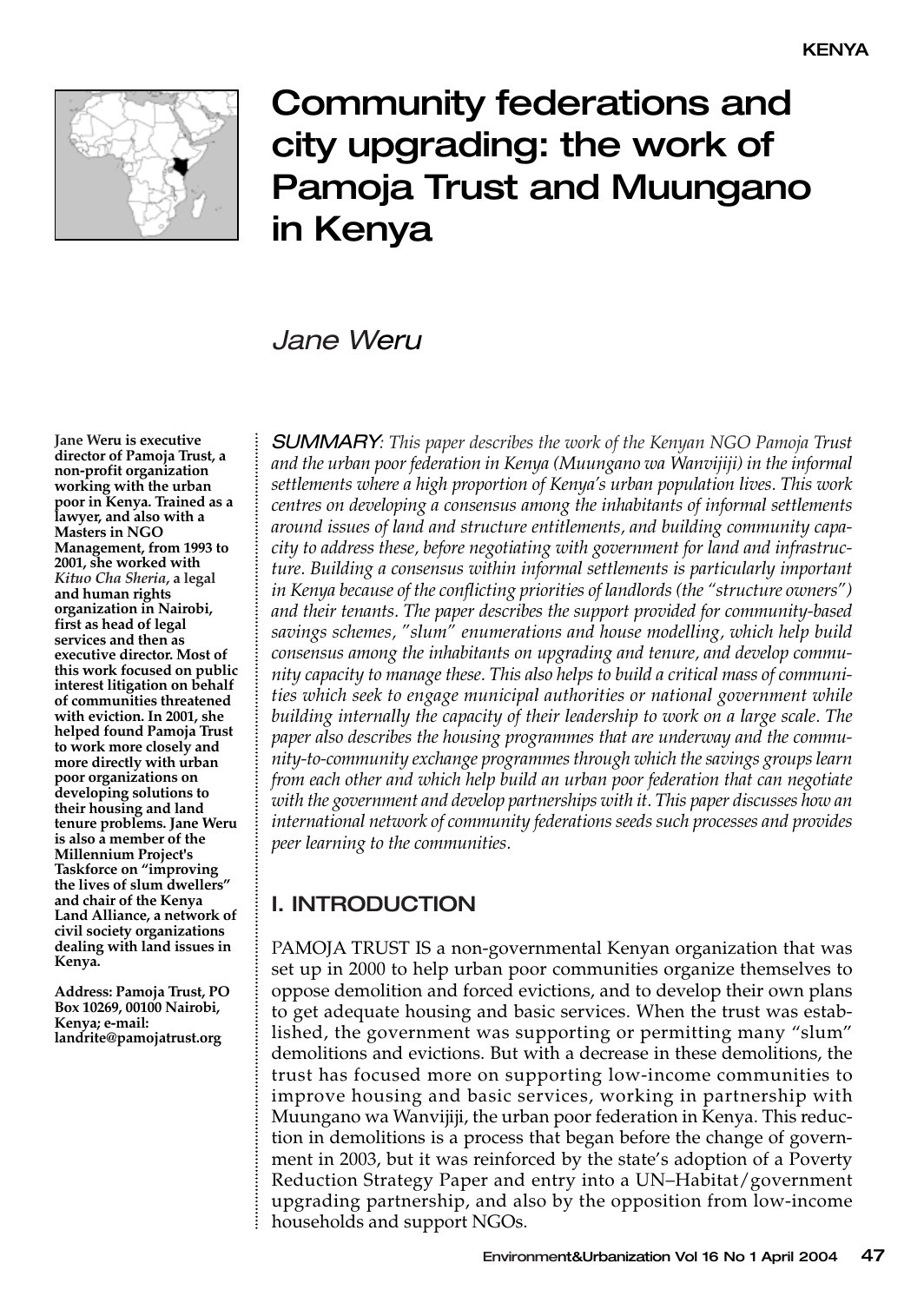Muungano, like many other urban poor federations in other nations,<sup>(1)</sup> has at its base saving schemes that provide a community structure for governance and housing initiatives. Muungano and Pamoja Trust seek to improve housing both through regularization and upgrading of the settlements in which urban poor groups currently live (including getting tenure of the land they occupy) and through new land tenure projects. Pamoja Trust is a member of Shack/Slum Dwellers International (SDI), the international network of slum dwellers' federations and NGOs that work individually and collectively to improve conditions for slum and shack dwellers.(2)

#### II. BACKGROUND

ALTHOUGH NAIROBI IS Kenya's capital, and a successful international city considered by many as the gateway to East Africa (with many international agencies located there), housing conditions for much of its population remain very poor. A slum inventory in 1995 found that over half the city's population lived in informal or illegal settlements that were squeezed into one-twentieth of Nairobi's total area,<sup>(3)</sup> and Pamoja Trust's updating of this inventory has found little improvement since then. A survey of Nairobi's informal settlements in 1998 found very high levels of infant and child mortality.<sup>(4)</sup> In most informal settlements, there are high levels of overcrowding, very inadequate provision for basic infrastructure (piped water, provision for sanitation and drainage) and high levels of risk from accidental fires.

Any attempt to improve conditions in Nairobi's informal settlements is complicated by the potential conflict between landlords and tenants and by the conflicts between different ethnic groups that often have been exacerbated by the manipulations of powerful political interests. In almost all informal settlements, the inhabitants lack tenure of the land they occupy. However, even without official tenure, there are landlords ("structure owners") and tenants, and these two groups have very different priorities within any programme to legalize land tenure. Structure owners want to acquire full legal tenure of the land on which their structures are built; tenants want recognition of their right to live there and the possibility of becoming land and house owners. Many structure owners are in effect large-scale (and often absentee) landlords, as they own large numbers of huts and make high incomes from renting these out.

From the time of Kenya's independence in 1963 up to the late 1970s, official government policy was to demolish informal settlements, even though much of the urban population had no other means of obtaining housing. During the 1980s, this changed to a more permissive approach and there were few demolitions. During the 1990s, official policy alternated between ignoring the problem and demolishing settlements. In 1990, two large settlements (Muoroto and Kibagare) were razed to the ground, and an estimated 30,000 people were made homeless or were displaced. In 1992, the return to multi-party politics and local elections in Nairobi reduced the demolitions but, until the government of President Moi was voted out of office in 2001, there were many demolitions, evictions and violent conflicts. In Kibera, the largest informal settlement in Nairobi (with over half a million inhabitants), a rent strike precipitated violent clashes that led to many deaths, and some 30,000 people were left homeless when their huts were destroyed. There were also many deaths in violent clashes in another informal settlement,

1. See *Environment and Urbanization* Vol 13, No 2, which had papers on the federations in India, Zimbabwe, South Africa, Cambodia and the Philippines; also, papers in this issue on Vietnam and Cambodia; and details of the work of Slum/Shack Dwellers International and its members, on http://www.sdinet.org/

2. See Patel, Sheela, Sundar Burra and Celine d'Cruz (2001), "Shack/Slum Dwellers International: foundations to treetops", *Environment and Urbanization* Vol 13, No 1, pages 45–60; available at http://www.ingentaselect. com/09562478/v13n2/

3. Alder, Graham (1995), "Tackling poverty in Nairobi's informal settlements: developing an institutional strategy", *Environment and Urbanization* Vol 7, No 2, pages 85–107; available at http://www.ingentaselect. com/09562478/v7n2/

4. APHRC (2002), *Population and Health Dynamics in Nairobi's Informal Settlements,* African Population and Health Research Centre, Nairobi.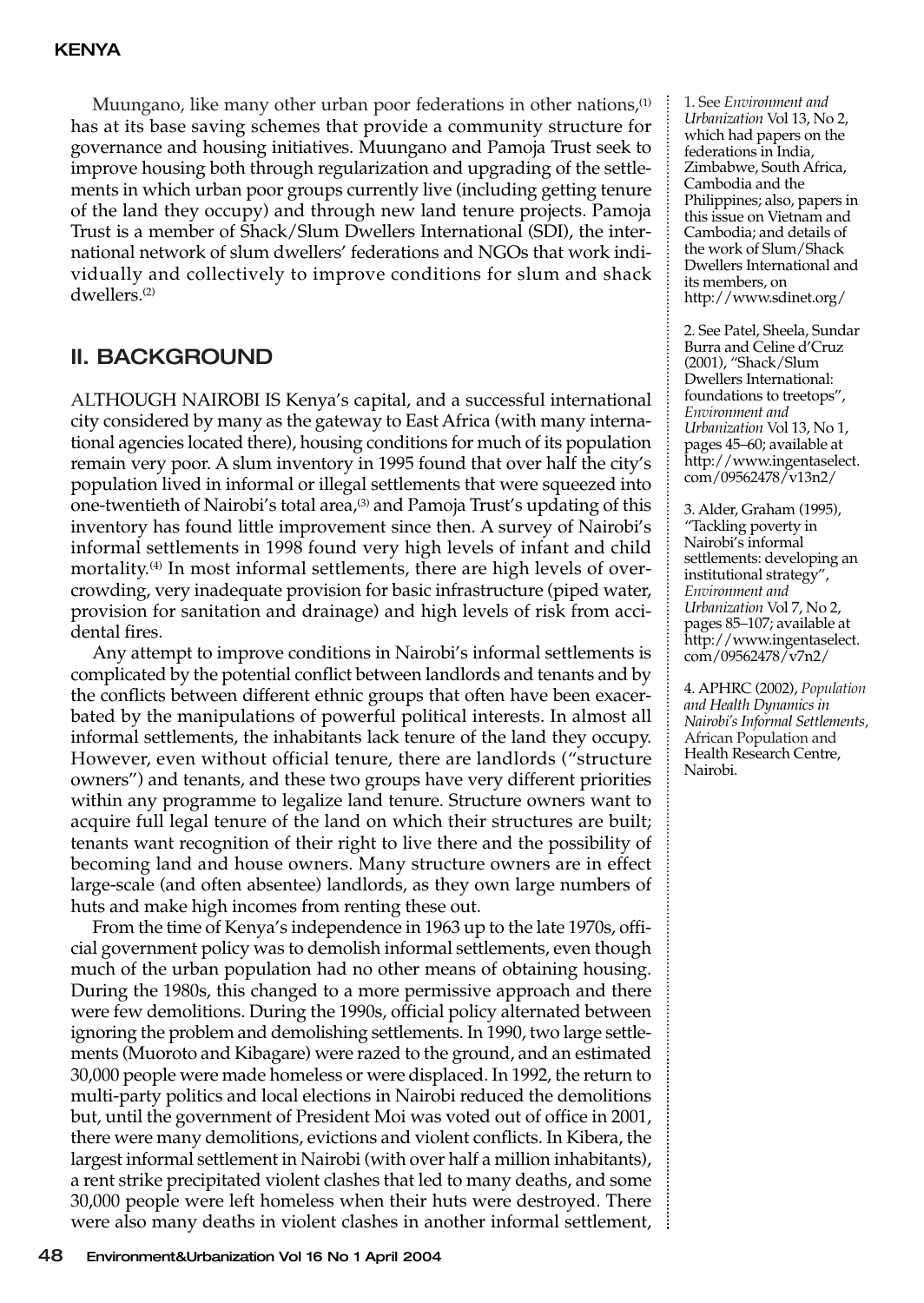Kariobangi, in 2001, although this was linked more to the build-up to the election than to landlord–tenant conflicts.

Amajor focus for most urban NGOs during the 1990s was fighting these slum demolitions and the constant threat of eviction that faced so many low-income dwellers in Nairobi. For instance, the NGO Kituo Cha Sheria (literally meaning "centre for justice") was a legal and human rights organization that undertook public interest litigation on behalf of low-income communities threatened with unlawful eviction. The focus was thus on using the courts and other legal means to stop or prevent evictions.

There was much discussion (and some disagreement) about the role that Nairobi-based NGOs should take. At this time, with a repressive and generally anti-poor government, many community leaders and the NGOs that supported them felt that their work should centre on protests and on demands on the state to change their policies. From 1995 onwards, there were constant visits to Kenya by the Indian and South African members of Slum/Shack Dwellers International.<sup>(5)</sup> They suggested that the methodologies that had been developed by urban poor federations in other nations, based on strengthening and developing representative community organizations through savings schemes, should be tried in Kenya. They also argued that partnerships and working relationships had to be developed between urban poor organizations and the state – which went against the views of some NGOs and community leaders, who were reluctant to consider a partnership with government organizations. The success of the methods used by various urban poor federations (including those of India and South Africa) suggested the need to get urban poor groups to do things themselves (e.g. setting up savings groups, undertaking their own "slum" enumerations, developing plans for land regularization and housing). In part, this is because these can be done more effectively by urban poor groups than by the state. But, more importantly, these processes help build an internal community governance structure that has to be in place before a dialogue with the city government can be effective. Without internal capacity building among the poor, they end up being the "objects" or consumers of state solutions (or the lack of them). In addition, the urban poor groups also sought partnerships with government organizations where possible, because there are aspects such as land tenure legalization and trunk infrastructure provision that only the state can provide. This approach implied a considerable change in strategy for many NGOs.

During 1997 and 1998, there were many evictions and demolitions in Nairobi and much corruption and oppression by the police and by powerful individuals. Individuals and community organizations within the informal settlements could do little without the permission of "leaders" and without making some payment to them – for instance, to be able to sell goods on the street or extend a shelter. The conflict between structure owners and tenants, and the threat posed to "leaders" and landlords by any accountable community organization, made any work with the urban poor difficult.

In addition, although the networks of NGOs and community organizations were successful in limiting the scale and scope of evictions, they were not developing models for significant improvements. Every time there was an eviction, there was much organization to prevent or oppose it but no further pro-poor activities. Meanwhile, each low-income community remained isolated. For any NGO working with the urban poor, it was not clear whether the focus should be on community organization or legal measures.

5. This included members of the National Slum Dwellers Federation and Mahila Milan (cooperatives formed by women slum and pavement dwellers) from India and their support NGO, SPARC, and members of the South African Homeless People's Federation and the support NGO, People's Dialogue on Land and Shelter.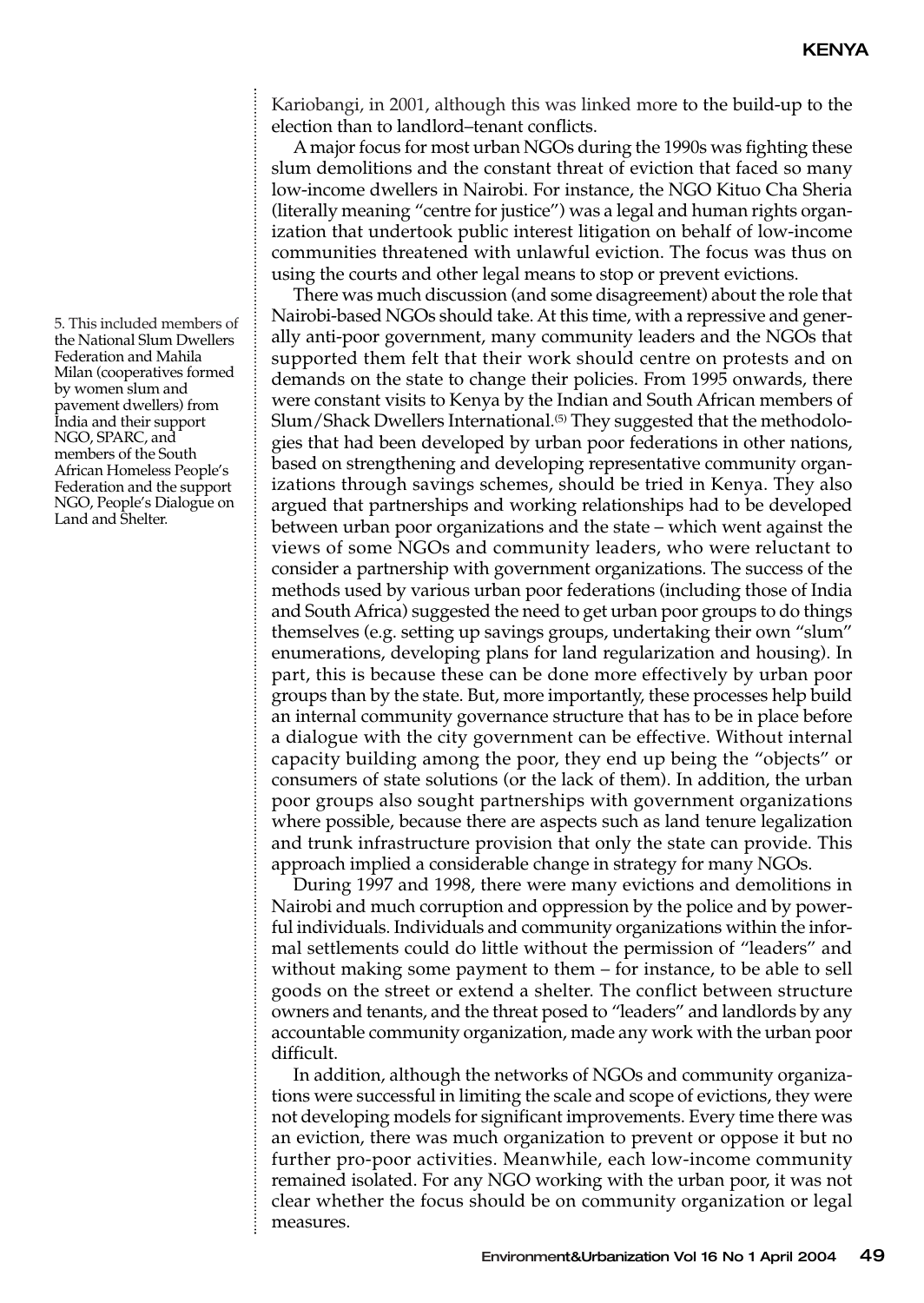Muungano wa Wanvijiji, the Kenyan urban poor federation, began as a committee of community organizers that had been set up primarily to oppose evictions, with support from many Kenyan NGOs and from Catholic priests and human rights activists. It emerged from dialogues and workshops organized by a Nairobi-based NGO, the Mazingira Institute, and initially focused on a land rights campaign. Community organizers from Muungano took part in exchanges with the Indian and the South African urban poor federations, and these suggested the need to build representative community organizations through savings schemes and enumerations – although, again, there was disagreement among community organizers as to the usefulness of such an approach in Kenya.

Pamoja Trust was set up in 2000 as an organization to focus specifically on strengthening and supporting urban poor community organizations to access land, shelter and services, and to do so by building savings and loan schemes that the urban poor organized and managed themselves. This focus also implied a changed role for community leaders. At the time that it was formed, there were many local conflicts and difficulties. The state tried to close down Pamoja Trust and its offices were firebombed; community organizers were arrested. Some community leaders did not want this change of direction, in part because it threatened their legitimacy and power base. With the support of MISEREOR (the German international NGO) and the Maryknoll priests who were based in Nairobi, and subsequently of Oxfam, Pamoja Trust began its work programme.

#### III. ENUMERATIONS

ENUMERATIONS REPRESENT THE first part of the process through which informal settlements become "regularized" with secure tenure, house construction to improve conditions and infrastructure built or negotiated from local authorities. As this section describes, enumerations provide the means by which data are gathered to allow for local planning but also the process by which consensus is built and the inclusion of all residents negotiated.

In December 2001, the president of Kenya (at that time Daniel Arap Moi) issued a directive that the residents of Korogocho "slum" (with a population of around 100,000) should be permanently settled on the land that they already occupied (which was owned by the government). This created considerable tension between the structure owners, who were seeking formal title to the land, and the majority of residents, who were tenants and who paid rent to the structure owners. There was an active association of Korogocho structure owners, the Korogocho Owners Welfare Association (KOWA), with 2,460 members, and they had lobbied the government to get this directive. Some structure owners owned many structures and derived large incomes from renting them out – and they stood to make a lot of money if they could get legal tenure of the land on which their structures were built.

Pamoja Trust and other groups in Nairobi sought a fairer process. The president had asked Nairobi's provincial commissioner to oversee the process in Korogocho, so the challenge was to influence the commissioner. During a visit to Kenya from the Indian members of Shack Dwellers International (SDI), it proved possible to meet the commissioner, who then agreed to visit India to see the work undertaken by the Indian National Slum Dwellers Federation. He also agreed that the interests of tenants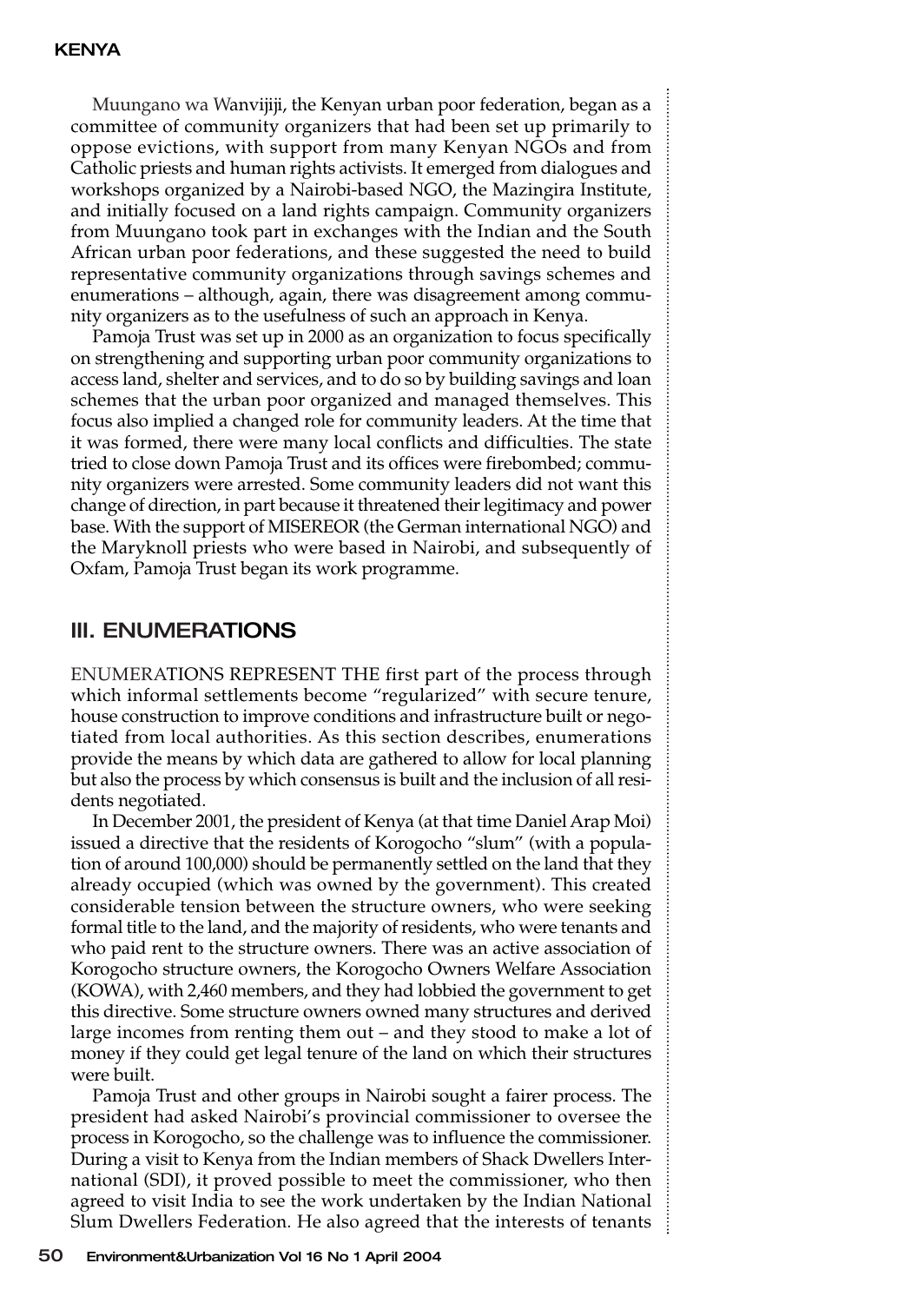should be upheld in Korogocho, through a committee formed by elected representatives of both structure owners and tenants. Two structure owners and two tenants were to be elected from each of seven areas within the settlement, thus forming a committee of 28 people. The provincial commissioner subsequently visited the Indian National Slum Dwellers Federation in April 2002 to see how the government and urban poor organizations worked together.

Jockin, the leader of the Indian National Slum Dwellers Federation, suggested that there should be a full enumeration of Korogocho to produce detailed data and maps of the settlement. The Indian federation and other members of Shack Dwellers International had considerable experience with slum enumerations, and these followed a methodology that had been well established and tried in India and in other nations through SDI members. Pamoja Trust decided to try out the first enumeration in Huruma in 2000 (which was a much smaller settlement than Korogocho and where there was less conflict). Federation members from Zimbabwe, India and South Africa came to help with the Huruma enumeration.

It took ten days to complete this first enumeration. A first draft of questions for the enumeration was prepared and discussed between Pamoja Trust and SDI, and then the enumeration began, undertaken by community residents. Numbers were given to each house and each household was interviewed. As work got underway, the difficulties became apparent, as did many inhabitants' anxiety about the process. In some house structures, there were both structure owners and tenants; in others, only tenants, with the structure owner living elsewhere in the settlement; in others, only tenants, with the structure owner living outside Huruma. Some tenants would not talk (or told the enumerators that the landlord had said they should not be enumerated), while others gave false information (for instance, putting down their children as separate households or claiming that their kitchens were separate housing units in the hope that they would get two plots). The structure owners were keen to ensure that they were the people listed as having ownership of the land; in Kambi Moto, one of the settlements within Huruma, the enumeration showed that one person owned 50 structures.

But the community organizations had to work through these difficulties. Structure owners with more than one unit had to give these up if they wanted a regularized unit. A subsequent verification process, whereby the information was returned to the community for checking, showed that the information in this first enumeration was not always accurate and that the number of resident households was much smaller than the initial numbers stated. Box 1 summarizes some of the findings from the Huruma enumeration.

Drawing on this experience, the Korogocho enumeration was planned. There was recognition that this would prove more problematic, as the settlement was much larger and the inhabitants and community organizations more politicized. There was also a vicious informal political authority, whereby no inhabitant could build or repair their house or use land for growing vegetables without "permission" and a payment. Also, Korogocho had experienced many NGO interventions, which had created an expectation that NGOs would deliver for them. Additionally, there was a feeling that, since NGOs did not stay around, one should take as much as possible from any external intervention.

Designing the enumeration form required long negotiations, especially with regard to how tenants would be enumerated. For instance, the issue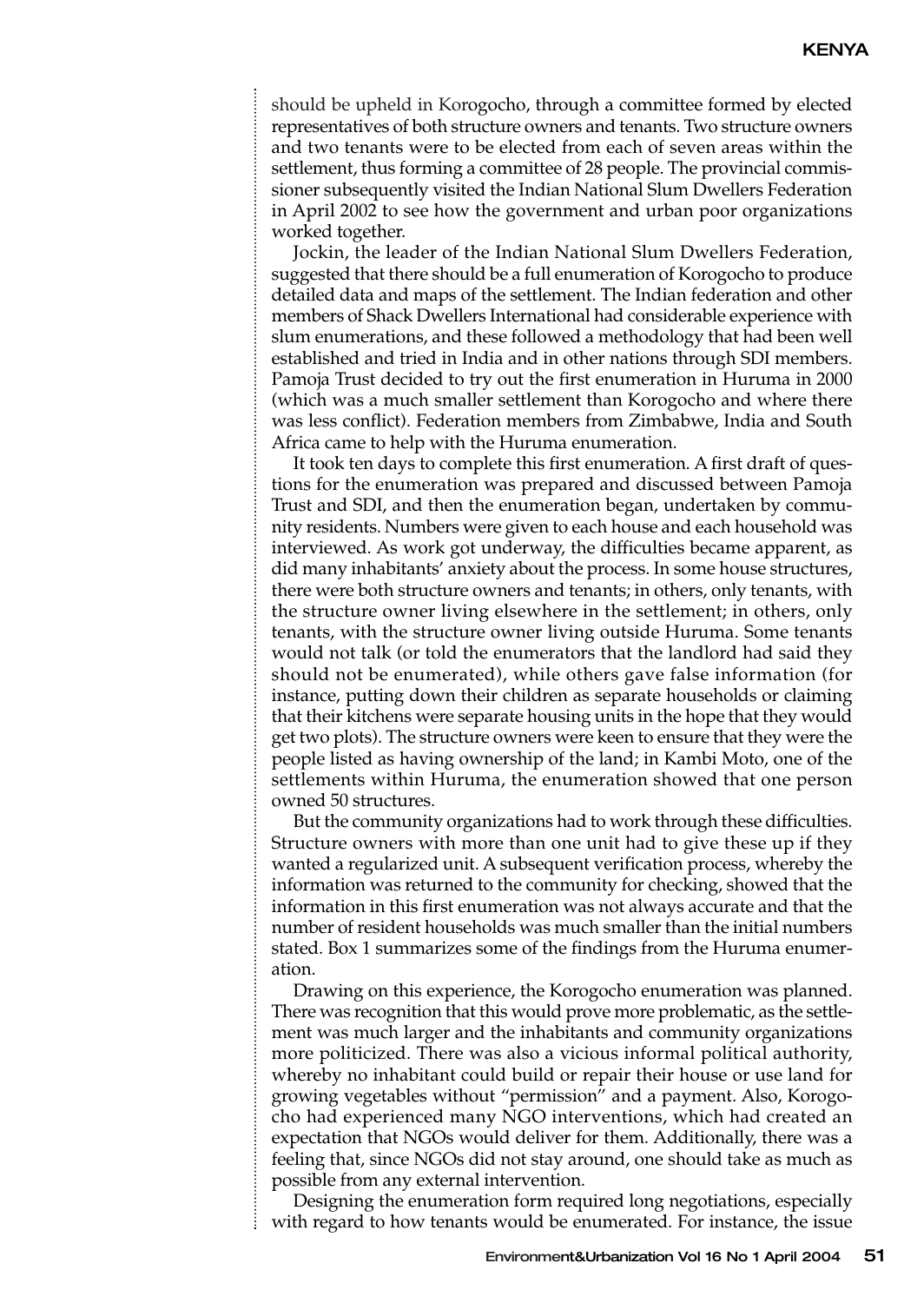#### **Box 1: Findings from the Huruma enumeration with regard to water and sanitation**

The enumeration and mapping exercise in five of the settlements in Huruma found that they comprised 2,309 households and a total population of 6,569. There were 1,105 tenants and 1,002 structure owners. The average household income per month was Ksh 5,000 (about US\$ 65), with the main areas of daily expenditure being food, transport, water and the use of toilet facilities.

In all instances, toilet facilities were perceived to be most insufficient. All the residents used the few public or community toilets, or "flying toilets" (people wrapping their excreta in plastic bags or waste paper and throwing it away).

- In Kambi Moto, no households had toilets of their own. There was one pit latrine and the Nairobi City Council toilets, which had three units for men and three for women. The cost was Ksh 2 per visit.
- In Mahira, there was one self-help toilet block with ten units ten toilets and two bathrooms for a settlement with 332 houses and 1,500 inhabitants. However the toilet block was not connected to the sewer line. The cost per visit was Ksh 2. Eighty per cent of respondents said they used flying toilets.
- In Redeemed, there was a commercial toilet block with six units. The toilet was connected to the sewer line and cost Ksh 2 per visit. Flying toilets were also prevalent in the settlement.
- In Ghetto, there was a self-help commercial toilet that was not connected to the sewer lines, and which cost Ksh 2 per visit.
- In Gitathuru, the respondents indicated that there was no public toilet facility. The riverside was identified as the main place where residents went to the toilet.

Toilet facilities in all the settlements were perceived to be inadequate, with an average toilet to person ratio of 1:500 or more.

All the settlements drew their water from privately operated water points, at a cost of Ksh 2 for 20 litres of water; 45 water points were mapped within the five settlements. The only other water source was a river that passes Gitathuru, but this is extremely polluted as it is a major waste-dumping site.

The residents of Huruma were unanimous in considering security of tenure of their homes and land as their biggest need. This comes against a backdrop of numerous evictions in other informal settlements or irregular allocations that benefit non-residents of the areas. Although upgrading of the housing, sanitation and health facilities was considered vital, there was a rational fear that without tenure regularization the benefits of these other developments might not accrue to the residents, especially the tenants.

SOURCE: Pamoja Trust (2001), *Huruma Informal Settlements – Planning Survey Report*, Pamoja Trust, Nairobi. This was based on an enumeration and mapping exercise undertaken between May and October 2001 by Nairobi City Council in conjunction with Pamoja Trust and the residents of five of the villages (Kambi Moto, Mahiira, Redeemed, Ghetto and Gitathuru), carried out as a first step towards the regularization of these settlements. The data collection in all instances was carried out by the residents of Huruma.

of whether tenants should be enumerated as separate households or come under the landlord's name was particularly difficult to resolve. The negotiations took four days. An information programme was also organized in Korogocho, with posters and fliers telling the inhabitants about the enumeration. The elected committee was formed, although many of those elected as representatives were village elders and structure owners who were part of the informal political control system.

Eventually, agreement was reached on the content of the questionnaire, but KOWA (the structure owners association) still opposed it and, through its effective propaganda machinery, spread a rumour that this enumeration was part of a process through which Indians were coming to buy the land and that the director of Pamoja Trust was their land broker. Pamoja Trust was threatened and KOWA sought a court ruling to stop the enumeration. However, although they failed to stop it, the enumeration had to begin under police guard. At the time, political constituencies were polarized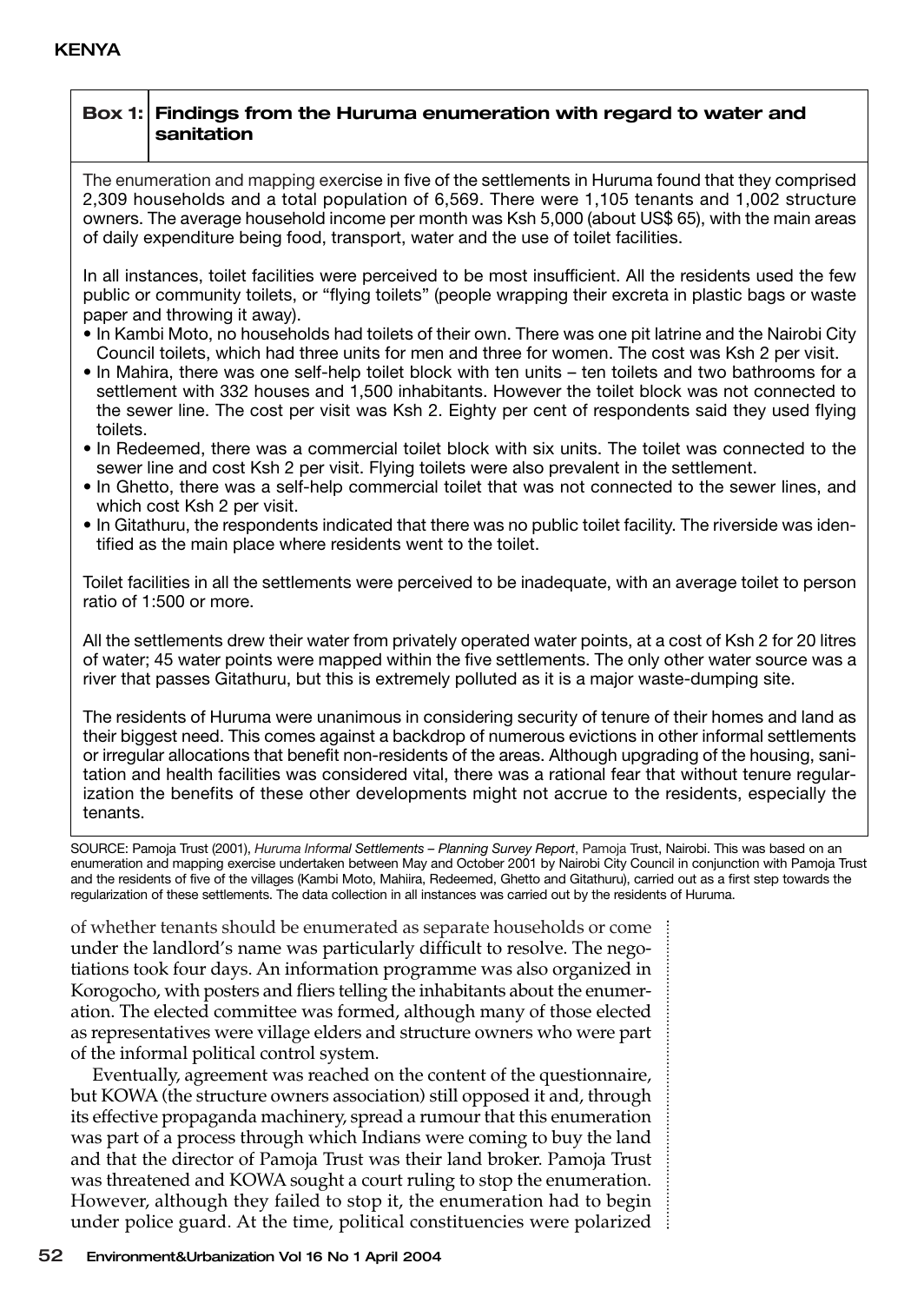along tribal lines. In Korogocho, the split was between the Kikuyu, the tribal group to which most structure owners belonged, and the the Luo, many of whom were tenants. Serious violence was only avoided by good preparation – with a lot of mediation and with the Korogocho committee also mobilizing politicians to support it.

On the first day of the enumeration, several truckloads of police and the entire provincial administration came to oversee the process. There was a lot of tension (and a threat to kill the director of Pamoja Trust, whose car had been identified) but, in the event, there was very little violence. SDI members from India and Zimbabwe were also there to help with the enumeration. Tensions were reduced as the enumeration completed its first and then second days. The earlier experience with the Huruma enumeration had shown how to avoid some of the difficulties and bottlenecks. Three hundred community members had been recruited to carry out the enumeration, and a police escort was there to make sure that the enumeration forms were removed from the the settlement safely. Over a 10-day period, 18,500 forms were completed.

The structure owners association again tried to get a court order to stop the enumeration, but the provincial commissioner refused to accept it (although he too was threatened). In court, the association of structure owners sought not only to stop the enumeration but also to confirm themselves as the landowners. On the day of the court case, the settlement committee was able to mobilize 6,000 people who went to the court when the case was being heard. The case was not resolved and it has dragged on, with a date for the hearing constantly being set and then postponed. But one of the enumeration's successes has been that it has provided the basis on which the residents have been enjoined as interested parties for the land.

As in Huruma, various difficulties emerged during the enumeration. Some enumerators asked households for payments and many households gave inaccurate information, especially as structure owners sought to suppress any information on tenants. Many households pretended that there were two households, where actually only one household lived. Some households were enumerated in places that subsequent verification procedures found were not occupied. Pamoja Trust followed the methods used by the Indian federation in having a strong verification process, with the information returned to households for checking. A verification process began in Huruma, with the information that had been collected and printed out being returned under the names of the people who had been enumerated, for review by individuals and community organizations. Initially, this verification process was strongly opposed by the local elected city council politicians. But the inhabitants insisted that they wanted to continue with the verification process, so the city council came as observers. Getting the city council involved proved very useful as this began a working relationship between the council, the community and Pamoja Trust. As the verification process developed, people also came to realize the disadvantages of giving false information.

In Korogocho, the enumeration initiative had to be put on hold because of the court case – but during this lull, many savings schemes were set up, supported by the 28-person committee. Seventeen savings groups were formed and the communities became more organized. With nothing happening on the enumeration front, the association of structure owners weakened. The promises it had made to its members were not fulfilled and the money it had taken from them was never returned. By September 2002, it was possible to take the enumeration data back to the residents and start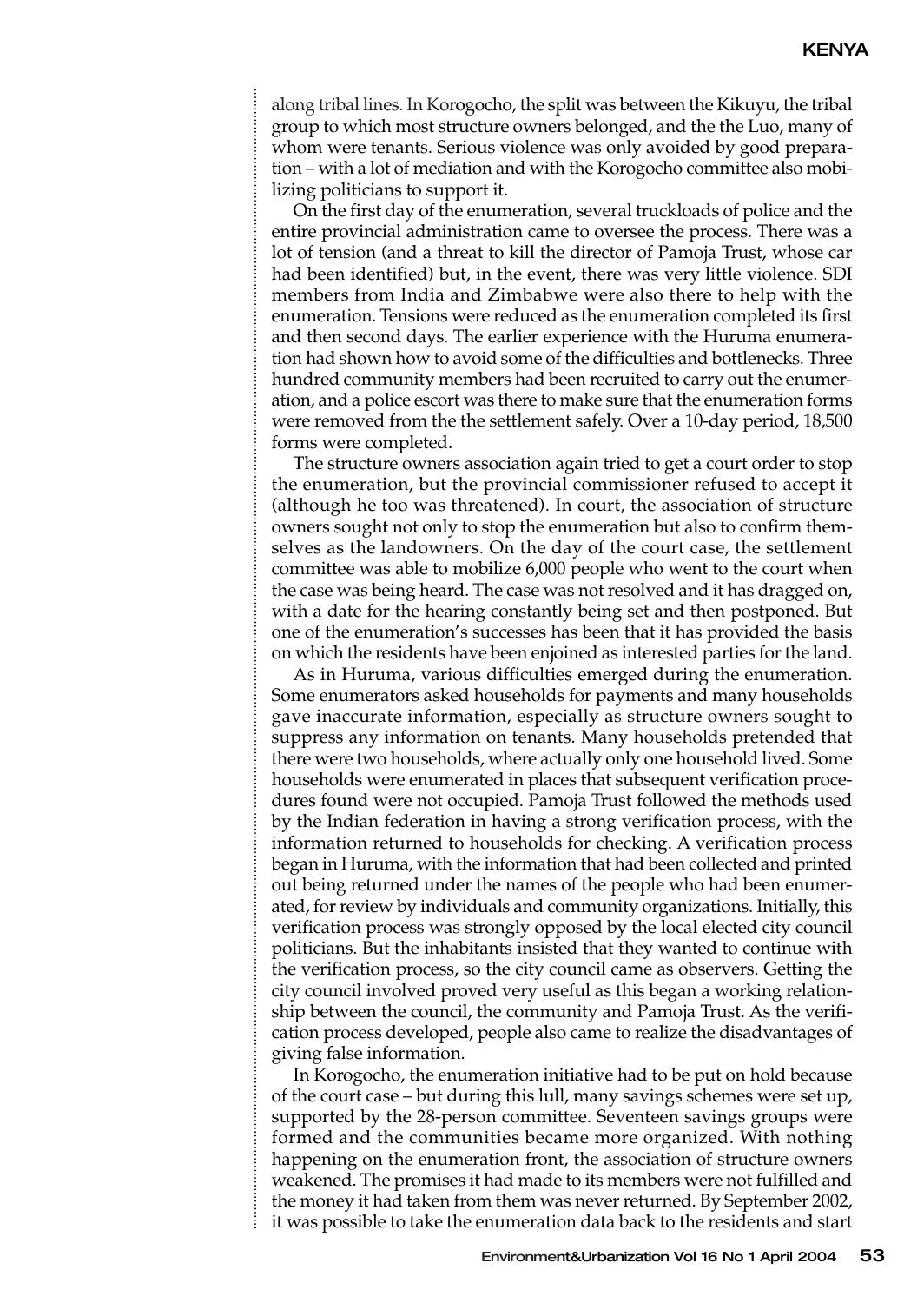verification processes with the communities and the savings groups.

Enumerations should be seen as negotiations, as people set out their hopes (which may include false information that they feel will benefit them). With the strong verification process, people realize that it is not in their interests to cheat. In a recent exchange between community members from Huruma and Soweto-Kahawa, Huruma residents told Soweto–Kahawa members that it did not pay to cheat and that you would be found out and be embarrassed. Compare this with the non-negotiating stance of any official data collection undertaken by state agencies where, in the absence of clarifications and internal dialogue, some people get away with many houses or, if "caught", are humiliated and punished. The community observing this process then assumes that this is the way to respond to external surveys.

After the experiences in Huruma and Korogocho, enumerations became easier, although they always take a lot of careful preparation. Now, enumerations take place to deal with specific problems. For instance, an enumeration was undertaken in a settlement called Deep Sea because its inhabitants were threatened with eviction from the private land they occupied. It was important for the residents to find out how many they were and to collect the information they needed to make a claim on the land – which they had occupied before the land had been allocated to a private landowner. The enumeration also demonstrated how many of the residents worked locally. In another city division called Dagoretti, enumerations were conducted in November 2000 in 23 settlements and this was planned and executed by Muungano. Enumerations were also undertaken in Soweto-Kahawa, Mitumba and Kiambiu. In Soweto-Kahawa, this was to identify beneficiaries of a Nairobi City Council land regularization process while, in Mitumba, it was to support a community development programme. In Kiambiu, the enumeration was to counter an illegal land allocation process.

During 2003, an enumeration was also undertaken in Kasoito, one of the poorest settlements in Athi River (40 kilometres from Nairobi). The shelters are made of paper and waste materials and are built on a site between two rivers that often flood – and there is a constant need to call in the Red Cross to help the inhabitants when this happens. It is close to a cement factory that generates a lot of air pollution. The enumeration showed that there were 500 households, more than the number of dwellings, because many people who had been evicted from the site came to register the fact that they had formerly been there. Thus the enumeration gave numbers for people as well as for shelters. Part of the enumeration had to be undertaken at night because so many inhabitants were not there during the day. If enumerations are to collect information on everyone, especially the poorest and the most excluded, the enumerators need to visit more than once. For instance, in this settlement, there was one shack that always seemed to be empty until a resident was found there during an enumeration visit made at night. It turned out that this was a woman with children, who was very isolated and with no ties to other residents, and who could easily have been left out of the enumeration. The community was not concerned that she be included in the enumeration, in part because she was from another tribe. In all settlements, there are groups and sub-groups and complex micro-politics that may act to exclude or hide some of the poorest households. Not all community processes are positive, and while surveys are being undertaken, mediation and negotiations are needed to ensure everyone is included – this is a vital role of the larger federation and the NGOs that assist such activities. More than 60 enumerations have now been completed, and the informa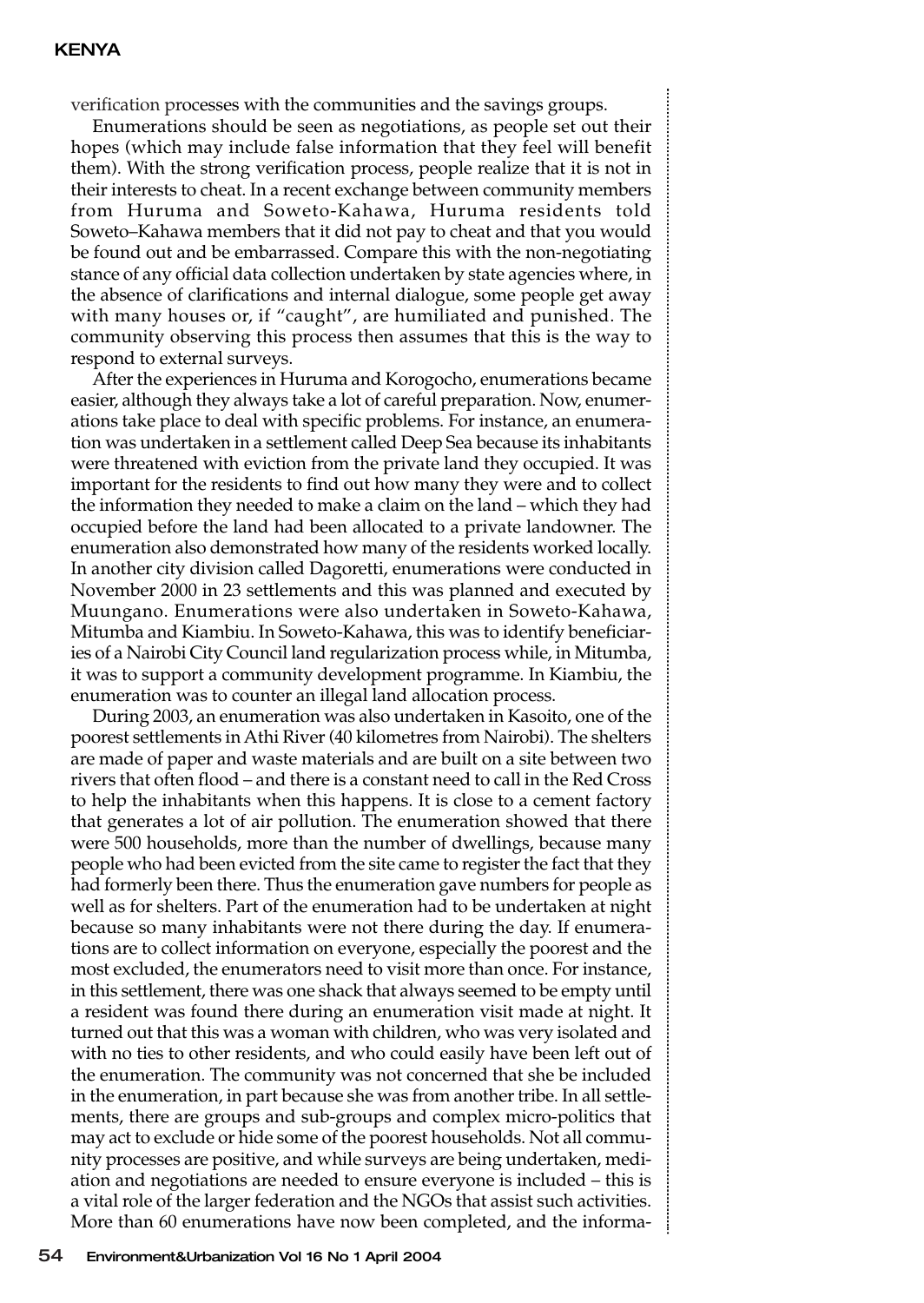tion collected has been fed into a larger programme that is developing profiles for all Nairobi's "slums". One hundred and fifty-nine settlements have been identified and profiles and histories are being developed for each of them. The experience with enumerations has shown the importance of having people from the community trained as the main enumerators – rather than developing a specialist team of external enumerators. How an enumeration is undertaken and who does it is as important as the information it collects. It is a reminder to those who are planning slum upgrading of the critical choices that need to be made while designing timeframes. These procedures need to be undertaken at a pace that suits the process, and not fitted into "slots" on the basis of how much time it takes to fill out a questionnaire and process data. Multiple verification and consensusbuilding is vital and, without these, no enumeration exercise will lead to real community involvement in solutions.

Enumerations are a means of organizing and federating communities. When communities undertake surveys and verifications, these acts in themselves produce federations which, in turn, remain the basis of the sustainable involvement of communities in large-scale projects.

#### IV. THE DEVELOPMENT OF SAVINGS GROUPS

DAILY SAVINGS ACTIVITIES within the "slums" remain the core of Muungano's work, and their member groups are Pamoja Trust's main partners. Daily savings is a mechanism, a technique or a simple system of mobilizing and organizing communities of the urban poor. It is based on the daily collection of money for savings. The people from the community who are charged with collecting the savings walk each day from door to door, collecting money for savings and loan repayments. They also collect and pass on information and, in so doing, they become better informed about what is happening. This information is used by the group to make important decisions about improving life and, thus, people are taking charge of their future. This ensures that people do not wait for the government or some outsider to come into the settlement, collect information and use it for their own purposes (and often to manipulate local residents).

Savings schemes formed by urban poor groups have long provided the "glue", or the foundation, for the federations. It is now the organizing methodology most widely used by SDI groups worldwide – for example, in India, South Africa, Namibia, Zimbabwe and the Philippines. As a country, Kenya has had its own community savings practices but these have had their limitations and weaknesses. Two examples demonstrate this. One common savings practice is an agreement among a group of people to pool money that one of them then receives. The group meets and pools money until everyone has been funded. But these schemes often suffer as people move away before the circle is complete; and, in many cases, the poorest are excluded. Another common practice involves a group organizing themselves, through a political intervention or through individuals working together – for instance, to buy land. But at some point, the group breaks up and often the funds disappear, benefiting only a few people. In this case, no one from the original group can question where the funds have gone or demand refunds because there are no records. Such experiences made it very difficult initially for Pamoja Trust to promote the idea of daily savings, and communities found it difficult to accept this new technique. Another worry was that the whole process of mobilizing people to set up a savings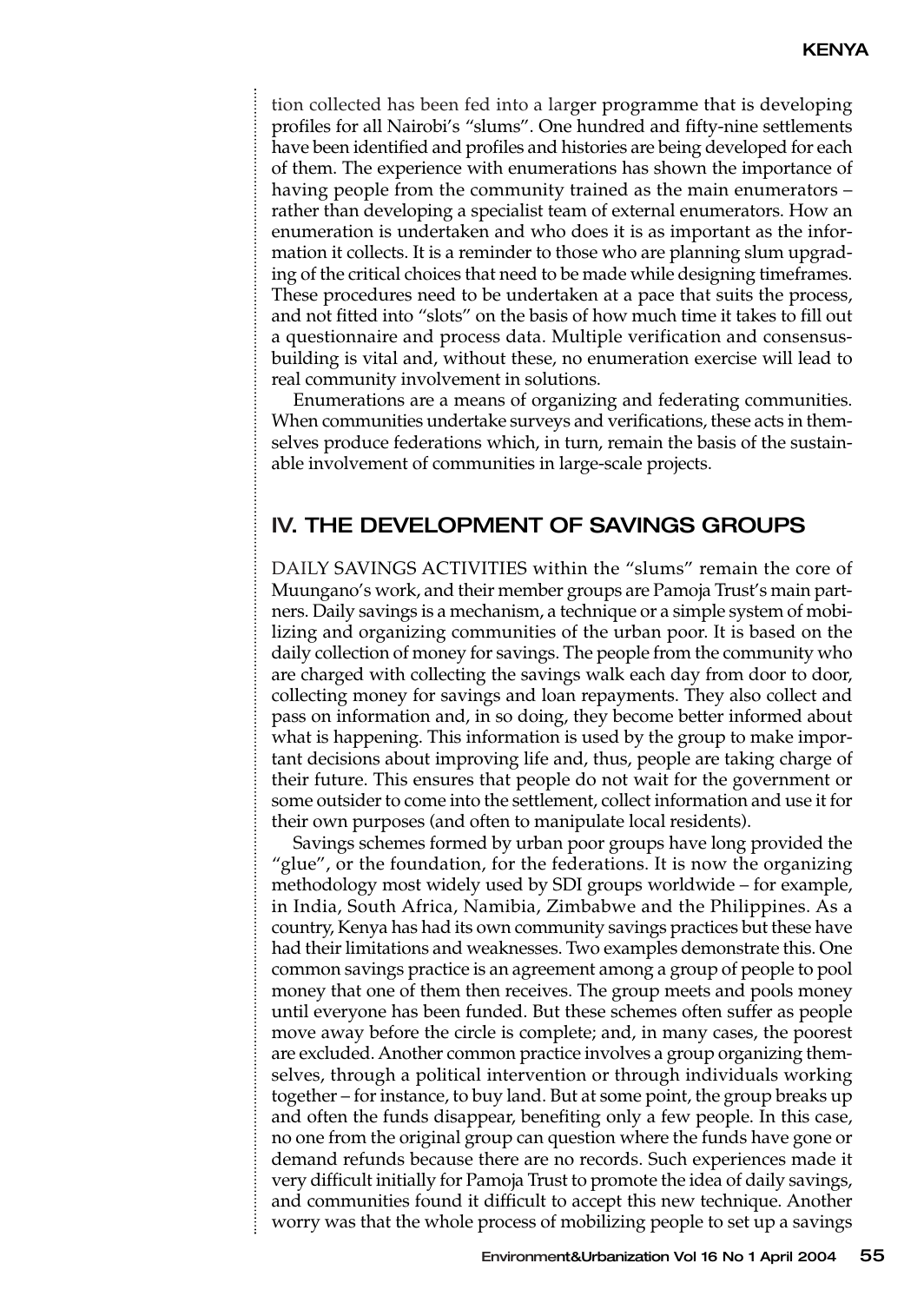scheme is too time-consuming and cumbersome – the work required to set up a group includes developing a constitution for the group, getting it registered with the government, nominating collectors and treasurers, getting the daily collection walks organized, opening a bank account, filling in each member's savings book and recording these on wall charts. However, exchange visits, which included federation members and staff from Pamoja Trust, demonstrated the advantages of such savings for coping with crises, and this led to the rapid expansion and spread of these schemes. When one settlement burnt down, it was people from the savings schemes who immediately came forward with money and food. Savings groups also helped settlements develop their own governance structures. In the settlement of Deep Sea, the savings scheme members managed to get a chief arrested because he was making money by "selling" land to new people, thereby interfering with their negotiations for secure tenure of that land. Thus, savings schemes demonstrated that they were able to cope with crises and help organize groups to allow them to act collectively. In the same community (Deep Sea), the savings scheme has also allowed the residents to organize within an area that is dominated by middle- and upper-income groups, and to resist eviction (which these groups tried to legitimize as ridding the settlement of thieves).

There are now 100 savings groups in 60 settlements and around 10,000 savers. In some settlements, more than half the residents are members. The number of savings groups has grown rapidly, and the number of active groups nearly doubled during 2002. Many of the newest schemes are outside Nairobi – in Nakuru, Kisumu, Mombasa, Kitale, Meru, Thika and Kiambaa. Many of these schemes started with the hope of getting land, but other needs have since been identified. For instance, over 20 savings schemes have developed for water, and they continue to inspire other settlements to start savings. In July 2003, representatives of the savings schemes met with their parliamentary representative to familiarize him with what the schemes did and what kind of support they needed from him. At the end of the meeting, they realized that they needed more information if their member of parliament was to support them. They sought the help of Pamoja Trust to facilitate an enumeration and this was subsequently undertaken; the verification process is currently underway. The report on the enumeration will soon be out and the schemes will be able to present it to their member of parliament at their next meeting.

Membership in savings schemes is open to all residents. Usually, a scheme starts with a small number of members and then it expands. A big challenge is to keep the schemes as representative as possible. In some cases, savings schemes tend to be dominated either by the structure owners or by particular ethnic groups. There is also the issue of meeting administrative costs. Most savings schemes have insisted on charging new members up to 100 Kenyan shillings (around US\$ 1.3) and this is too expensive for the poorest residents to afford.

By the end of 2002, 54 schemes had developed constitutions to govern themselves, and 43 had functioning bank accounts and regular savings collectors. Most new savings schemes were inspired by other savings schemes. Because many savings schemes develop with no formal contact with Pamoja Trust, it is difficult to estimate how many members they have.

To support the momentum of the process, Pamoja Trust undertook the following:

• they mobilized and facilitated savings from active savings schemes to conduct a savings revival campaign. This spread information about the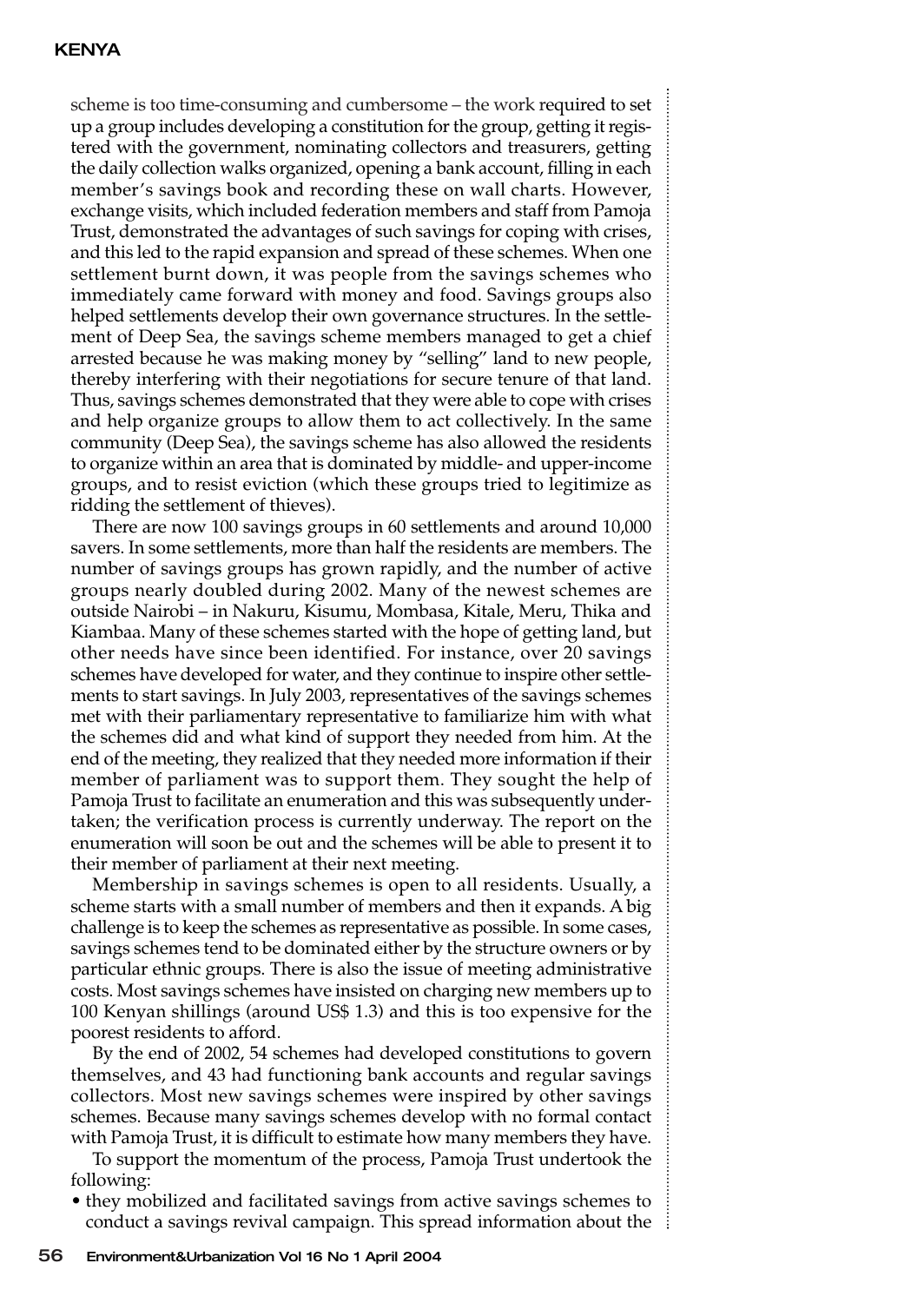federation and its structure and about the need for all savings schemes to undertake daily savings and to participate in exchanges;

- they accelerated exchange visits for peer-mentoring, the checking of records, linkage and solidarity building;
- they facilitated the structuring and consolidation of the schemes to produce a federation. By mid-2004, they expect to have a Kenyan slum dwellers federation which would take the following form:
	- Level 1: the savings schemes are the basic unit of the federation; when these are strong, the whole federation is strong;
	- Level 2: between four and six neighbouring savings schemes link up to form a neighbourhood network;
	- Level 3: each of the neighbourhood networks within a wider geographic area nominates a number of representatives to form a regional network;
	- Level 4: The regional networks nominate a number of people to form the national federation.

Levels 2, 3 and 4 are to help coordinate the schemes' activities and to provide a representative federation for all the savings schemes. The different levels also preserve the autonomy of the individual schemes within the umbrella framework of the federation.

In Kambi Moto, the number of savings groups has grown from 30 to over 120; savings groups also develop to become savings and loans groups. Enumerations encourage the spread and development of savings groups: 20 savings schemes have been developed by a number of rural squatters in Timau and they, in turn, have stimulated savings groups in other nearby settlements.

Threats to land tenure or opportunities for regularization (and processes such as slum enumerations) tend to boost savings membership numbers. However, membership of Muungano is larger than that of its savings schemes, as many members support its land and shelter agenda but see no need to save.

Most savings schemes now have daily savings, which is convenient for the poorest members. It also provides for daily interaction between members and the management of the money collected. To keep savings schemes equitable and just requires external pressure and regular audits. Currently, the system of weekly bank account and loan checks by members is well institutionalized in most cases. However, some savings schemes are still very top–down, and most savings schemes are reluctant to submit to external audits, although this reluctance is lessened if they are audited by another savings scheme. For instance, to verify an enumeration report, it proved possible to send in a team of enumerators from other savings schemes.

The issue of the right of urban poor groups to manage their own savings schemes versus the need for external auditing is one that is difficult to resolve. In other nations with urban poor savings groups and federations, where quite rightly there has been a stress on strengthening the autonomy of urban poor organizations, it has proved difficult to ensure that instruments are in place to make savings groups accountable to members and to the outside world. This issue can be resolved where there are possibilities for external support for house construction, as it is possible then to put pressure on savings groups to accept regular audits. This has been demonstrated in Kambi Moto, where construction is now underway. The savings group from Redeemed visited Kambi Moto and were told that their accounts would have to be audited if they wanted to get support for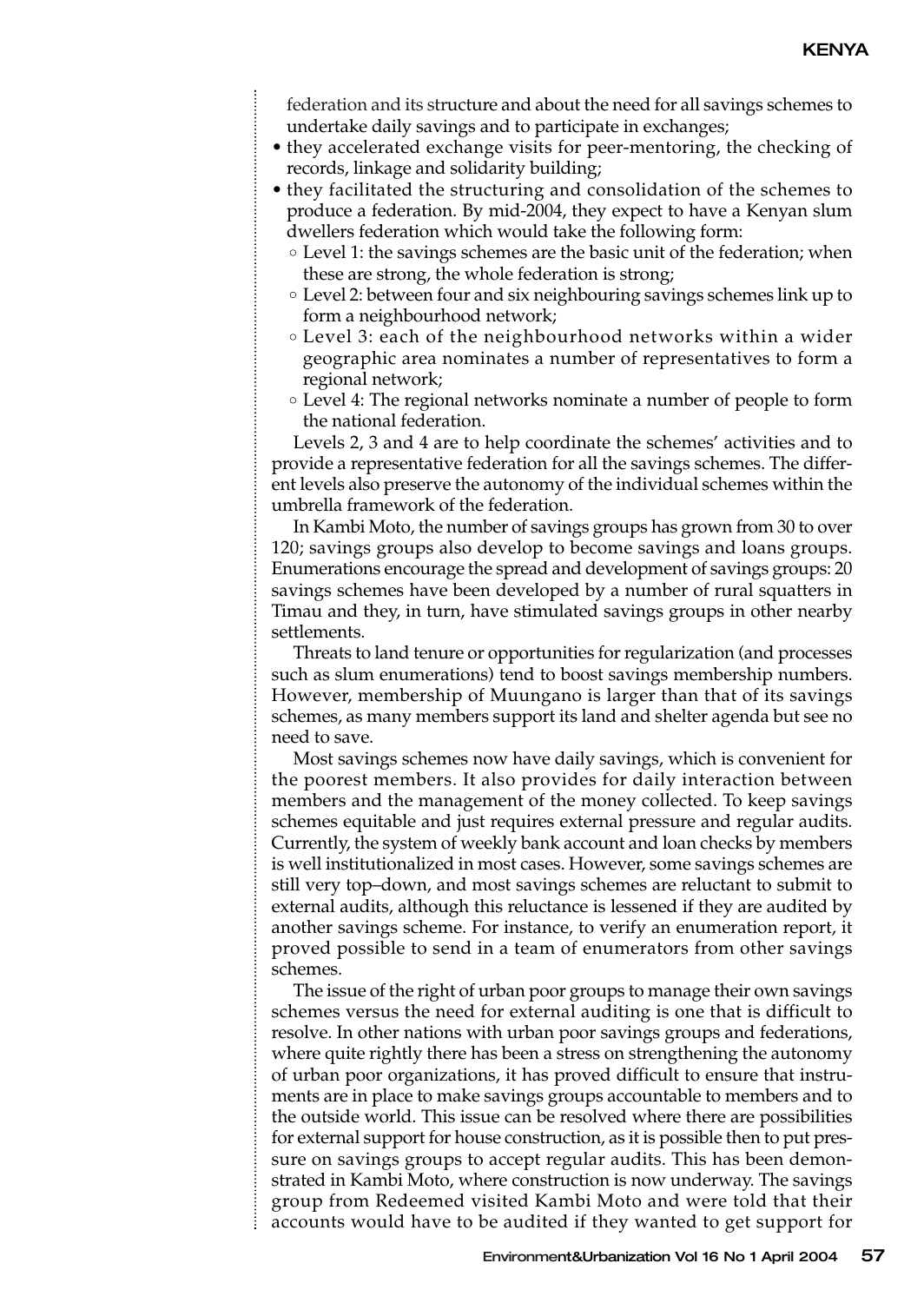construction. In this context, auditing is interpreted as meaning the checking of financial records. However, for the trust it means taking stock of the total performance of the scheme and its outputs.

These issues, at their heart, are what make savings so vital. It is not only about creating the financial capacity to repay housing loans but also about building unity and trust among people, building internal governance structures within communities, and focusing the internal capacity to hold one another accountable in a world where people, including the poor themselves, see each other as unworthy of trust. The savings process makes it possible for such a group to work together in the first place, to fight the corruption of others and to protect themselves individually against extortion. Money transactions produce many non-financial transitions that bring about change in the quality of relationships. They especially change the role that women play in informal settlements – both in their own eyes and in the eyes of their community – since they manage the savings.

The process of saving, especially daily savings, brings saving volunteers into contact with each family on a daily basis. This, in turn, links and networks individuals and communities in a way that builds the capacity of communities to stay organized over the fairly extended periods of time it takes to negotiate with the state on the issue of security of land tenure and adequate housing.

#### V. EXCHANGES

AS IN ALL the urban federations represented within Slum/Shack Dwellers International, community-to-community exchanges are important for allowing savings groups and other community organizations to learn from one another. Most exchanges are local (i.e. between the inhabitants of two slum settlements in Nairobi), although inter-city and international exchanges are also important. Exchanges are not only about sharing experiences but also about building solidarity between savings groups, drawing common lessons from their struggles, discussing their members' migration histories. Through these connections, strong personal and community bonds are formed, which then sustain the federation. Communities that have visited each other also support each other during times of crisis, often with no intervention from the trust.

During 2002, the trust supported 32 local exchanges involving 41 communities. Many were to strengthen savings schemes. Many also involved helping with enumerations (as described above) and housemodelling (as described below). During 2002, there were also 18 interregional exchanges – for instance, between the inhabitants of slum settlements in Nairobi and the towns of Athi River, Nakuru and Meru. Much of the growth in savings schemes in Nakuru and Meru was inspired by these exchange visits.

During 2002, Pamoja Trust and Muungano also took part in ten international exchanges. These included two exchanges to Uganda, where Shack/Slum Dwellers International had been invited by the Ugandan government to advise them on how to work with their urban poor communities, and where a memorandum of understanding was agreed between the Ugandan government, Shack/Slum Dwellers International and the UK charity Homeless International. Staff from Pamoja Trust and representatives from savings schemes from Huruma, Soweto-Kahawa, Suswa, Muriambogo and KCC have visited Uganda.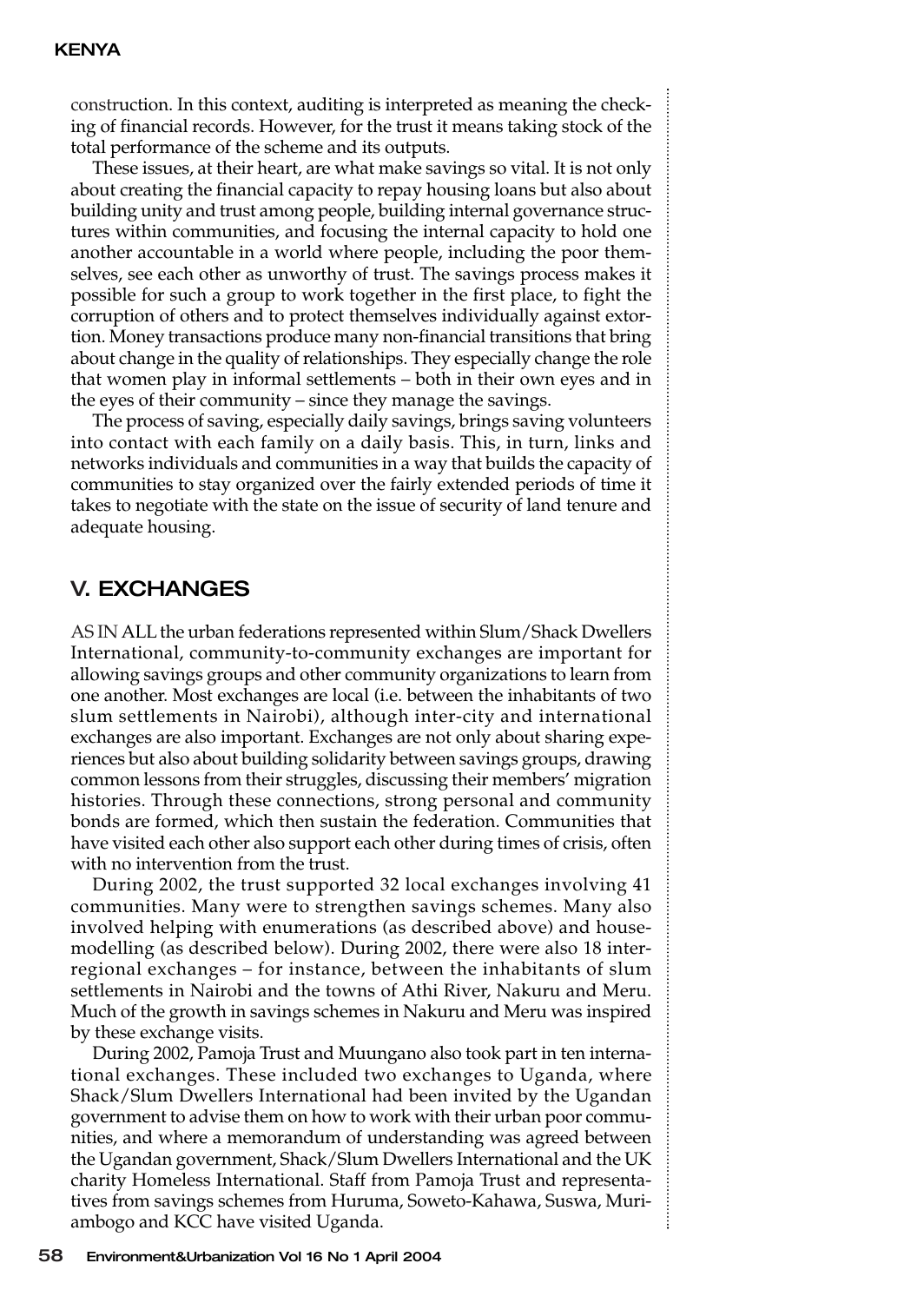#### **Box 2: The exchange visit to Zimbabwe and Namibia**

The Kenyan group first visited Mutare (Zimbabwe), where they attended a meeting of around 1,500 people from seven savings groups. These groups explained how they managed their savings schemes and how these provided members with loans for business, education and emergencies. The federation also has brick-making and welding projects, and produces window frames. The savings groups have various different committees, including a development committee that oversees negotiations with the state for land. The savings schemes in Mutare, with the support of the Zimbabwean NGO Dialogue on Shelter, have acquired 25 hectares from Mutare City Council, on which they are developing housing. During their visit, the Kenyans met the mayor of Mutare and the municipal deputy director for housing.

The Kenyan group visited Victoria Falls to meet the local federation members and also the federation's national coordinators. Here, they learned how the Zimbabwean federation had started and developed, and how the federation was negotiating for land from the government and seeking ways of funding construction – a challenge because of the depreciation in the currency. There were 13 savings schemes in Victoria Falls, each with around 200 members. They had acquired land for 565 families and were developing plans for this land with the municipal council. The Kenyan group also met officials from the municipal council, and visited the site that was being developed for the housing.

The Kenyan group then travelled to Namibia to visit the Shack Dwellers Federation of Namibia. At the meeting were members of the federation drawn from nine regions, who gave reports of their savings, membership and housing schemes (the federation had completed 430 houses). They learned of the strengths and weaknesses of the Namibian federation and of their future plans. They also met councillors and municipal officials, and representatives from Thailand and South Africa who also attended this meeting.

SOURCE: This is drawn from a report prepared by Salma Sheb, Ezekiel and Waturi Kiyonga.

Visits to Kenya by representatives from other urban poor federations, especially from India and South Africa, have also had particular importance in developing the work of Pamoja Trust and Muungano in Kenya – as described already. These visits challenge their members to do more, to try things in new ways – and the federation leaders and NGO staff who come on these international exchanges help show how this can be done. Box 2 describes an exchange visit to Zimbabwe and Namibia that took place between 27 May and 5 June 2002.

#### VI. HOUSE-MODELLING AND STARTING HOUSE **CONSTRUCTION**

ONLY IN 2003 did house construction become possible in Nairobi, and construction is now underway in Huruma. What should be stressed, before describing house construction, is the process that had to precede it – the enumeration of 2,309 households in which both tenants and structure owners were included, and the measurement of the land and the agreement as to how to divide it equitably as new houses were built (a difficult process on which to reach agreement, given the number of structure owners with more than one structure and the fact that there are absentee structure owners who will not benefit, many of them politically powerful). Planning for infrastructure, development of the most appropriate design from both a need and a cost perspective, and agreement on financing and on loan conditions also had to be considered.

During 2002, house-modelling exercises were carried out in five of the Huruma settlements, and a permanent sample house built in Ghetto (which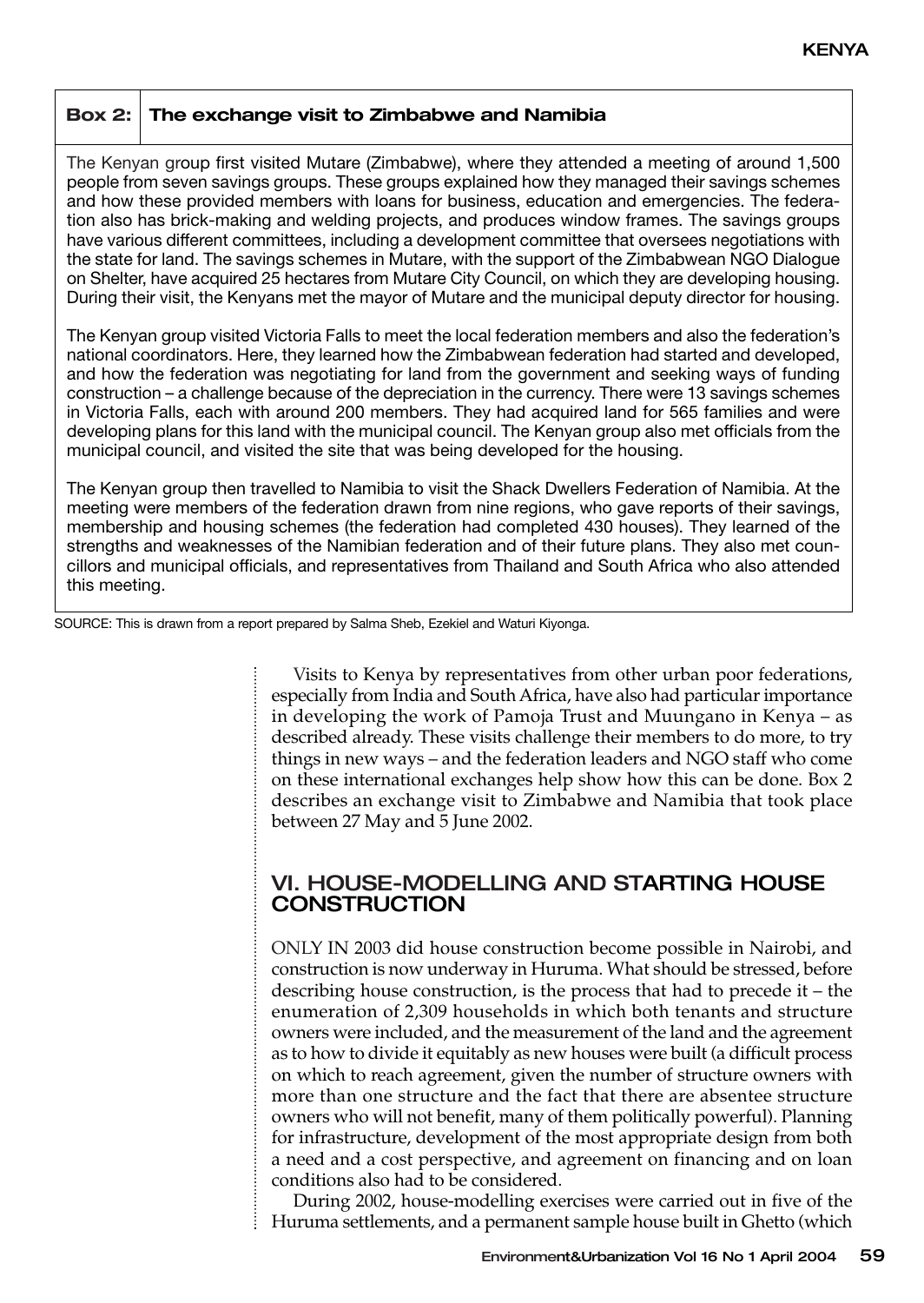had the added advantage of boosting the number of savers). House-modelling comes out of discussions within the community as to the most appropriate building design for the site – in this instance, the need was for relatively small plots so that everyone could be accommodated. Site layouts were developed that would accommodate all resident households.<sup>(6)</sup>

Financial support for house construction was available to savings groups who could collectively and individually contribute some funds and who would agree to allow external audits of their finances. Out of five communities, only one was ready to start lending their own money and to open their books, and also to accept solutions for both landlords and tenants. Because they were able to do this, work began on building and on training the inhabitants to produce materials for construction (windows, doors) and also to do the lattice, structural beams and stairs. Work has begun on 39 houses and Nairobi City Council has agreed to release the land on which all the Huruma settlements are established. Existing shelters have to be demolished, so the inhabitants have to find alternative accommodation. There are loans to cover building costs, but this does not cover the unskilled labour input that the community organizes and that is undertaken on a rota, drawing on all the savings scheme members. Within this savings scheme, there are 84 tenants and 270 structure owners.

The construction of community toilets is also underway. Box 1 noted just how inadequate (or non-existent) provision for sanitation was. But it has proved difficult to get community contributions for toilet construction. The issue of whether the residents can provide labour for community toilets and other forms of infrastructure, or whether this is best done by using contractors, has yet to be resolved.

#### VII. OTHER WORK

PAMOJA TRUST IS currently setting up an urban poor fund called the Akiba Mashinani (grassroots savings) Trust, to provide extended help for the savings schemes and to help residents acquire land, build homes and develop livelihoods. The UK-based Ruben and Elizabeth Rausing Trust has made the first contribution to this fund. The trust will be capitalized with finance from community savings and development agencies. The Kenya Community Development Foundation, a local funder, has agreed to double the capital. The trust is now considering a number of applications from savings schemes.

This fund, created jointly by Pamoja Trust and Muungano, will support house construction. The fund lends to savings schemes, which then on-lend to members. Members have to pay a 10 per cent deposit, the savings scheme also contributes 10 per cent, and 80 per cent comes from the fund. The cost of a complete unit measuring around 55 square metres is around 200,000 Kenya shillings (ca. US\$ 2,500). Now that house construction is underway in Huruma, there is a lot of demand from different communities for support for house construction, and this has also boosted the number of communities undergoing the planning process and the measures that precede it (enumeration and house modelling). For instance, in Dagoretti, there are more than 2,000 households planning for house construction, as enumeration and house modelling has been completed there.

Recently, Pamoja Trust also began working with youth groups in many informal settlements and these are developing into a youth federation. This will not focus on land and shelter, but mainly on the chance to play football :

6. Two other housemodelling exercises were carried out during 2002: the first in the KCC slum in Kariobangi to help support the development of the settlement after Nairobi City Council announced its intention to regularize the settlement, and the other at the World Urban Forum that was held in Nairobi in 2002 to sensitize both local and international groups to the community-based approach to upgrading.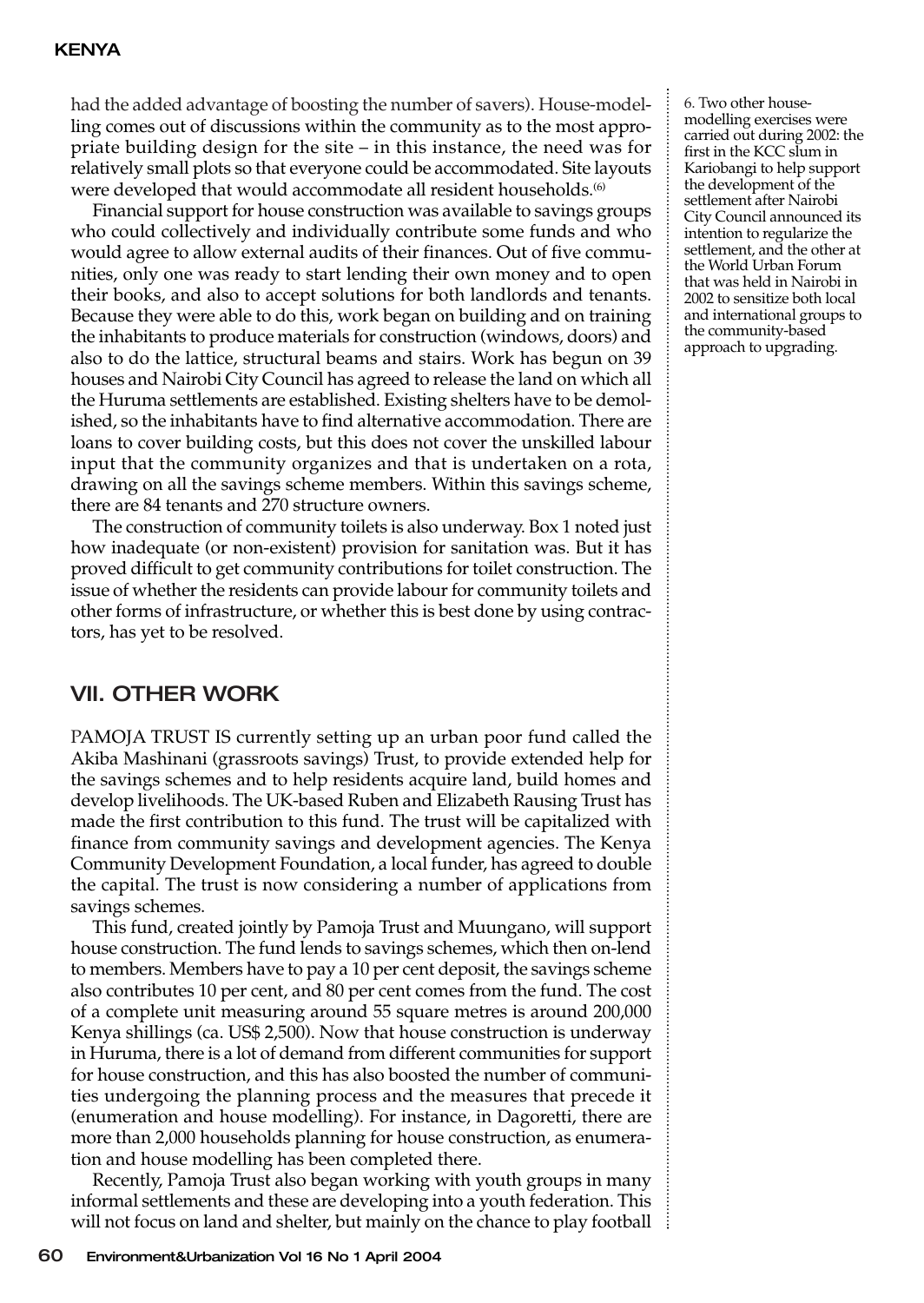#### **Box 3: Forming the new urban poor fund in Kenya**

One has to go back to March 1991, and to the Sharpeville commemorations at the very first federation meeting in South Africa, to recall an African federation gathering as poignant, as moving, as the launch of Akiba Mashinani in Nairobi, Kenya.

The event was a high-intensity replication of the usual federation gathering. Busload after busload of slum dwellers arrived at Kasarani Gymnasium in downtown Nairobi until there were thousands of poor people, mainly women, sitting patiently for hours as the hall filled up and the programme participants got their act together. They were entertained by community cultural events performed with enthusiasm and by the usual barrage of exhortations, platitudes and slogans from the masters of ceremony. Then they sat patiently through numerous speeches from ministers, dignitaries and international guests.

And yet, there was a spine-tingling poignancy to the proceedings. The thousands of slum dwellers in the audience were celebrating the launch of their very own movement. This was a kind of coming-out celebration for Kenya's urban poor. As one of the banners said, the launch of Akiba Mashinani meant that voice and visibility were at long last being given to one of the most viciously exploited and marginalized urban poor classes in Africa. After decades of total insecurity, characterized by violent evictions and other aggressive anti-poor practices by the state, the people of the slums of Nairobi and other Kenyan towns had gathered in their thousands to launch their own organization and to invite the recently elected leaders of the country to work with them to eradicate homelessness, landlessness and poverty. Kenya's dispossessed had come together to declare their intention to transform the face of Nairobi, one of Africa's most troubled but dynamic cities.

Shack dwellers from South Africa and Uganda were there to help in the preparation of the launch and the sharing of the festivities. After two days of intense engagement they returned to their homes, infused and energized by the optimism, confidence and emerging power of their Kenyan comrades. They had been empowered by the knowledge that the Kenyans had not only come of age but were aflame with a self-confidence and an excitement that was going to simultaneously challenge and enhance their self-same struggles back home.

The patience and persistence of Pamoja Trust and hundreds of community leaders have at last paid handsome dividends. Nairobi's urban poor have at last got a real platform on which to build, an authentic voice that seeks engagement with formal institutions committed to change and that reaches out to similar communities in other parts of Africa and (around) the globe, in order to learn and to teach, in order to give and receive, and to build a movement that has the potential to bring real change to the cities of the South; a change to the built environments and a change to the current power relations that create the conditions for their extreme inequality.

SOURCE: Commentary by Joel Bolnick from SDI, after attending the meeting in Nairobi in November 2003 for the launch of Akiba Mashinani; taken from http://www.sdinet.org/

> and on new possibilities for income generation, AIDS prevention and the development of a mentoring scheme. Savings schemes have started to help pay for football boots. Youth groups bring a lot of energy and innovation, and the scale and scope of the youth programme is likely to grow rapidly.

### VIII. CONCLUSIONS

THE EVOLUTION OF Pamoja Trust and its evolving relationship with the federation reflect in many ways the emerging character of a model of urban organizing that SDI networks have begun to demonstrate across many countries in different parts of the world.

For many decades, organizations of the poor focused their energies on protesting the state's lack of action, with a view to demanding that it undertake a range of activities. Their relationship with the state further deteriorated when it failed to respond in ways that suited poor groups. These were